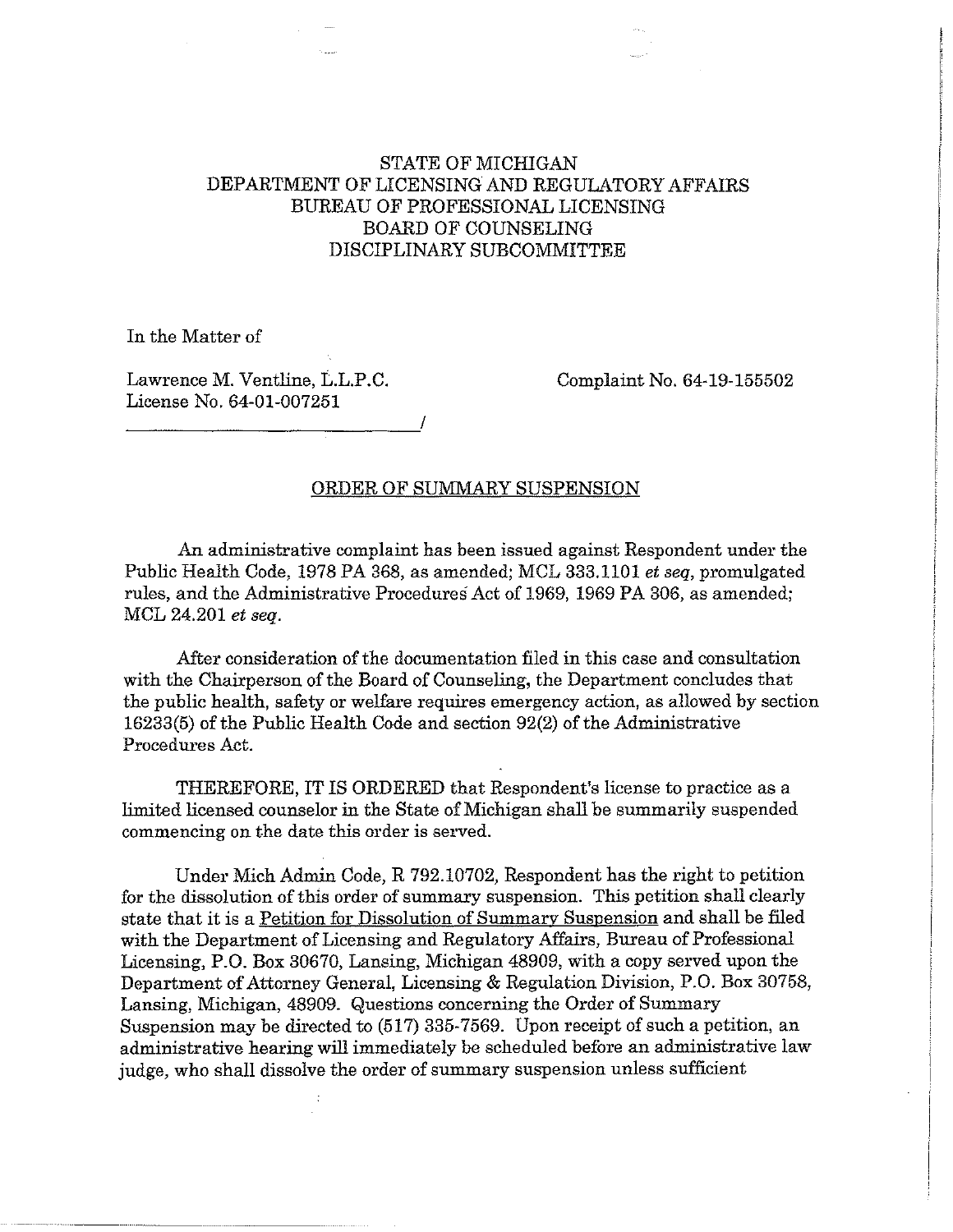evidence is produced to support a finding that the public health, safety, or welfare requires emergency action and a continuation of the suspension order.

> DEPARTMENT OF LICENSING AND REGULATORY AFFAIRS

Myl  $By($ Cheryl Wykoff Pezón, Director

Bureau of Professional Licensing

Dated:  $0.5/16/19$ 

**LF: 2019-0248981-A/ Ventline, Lawrence** M., **LLPC 155502/O.rder of Summary Suspension-2019-05-0**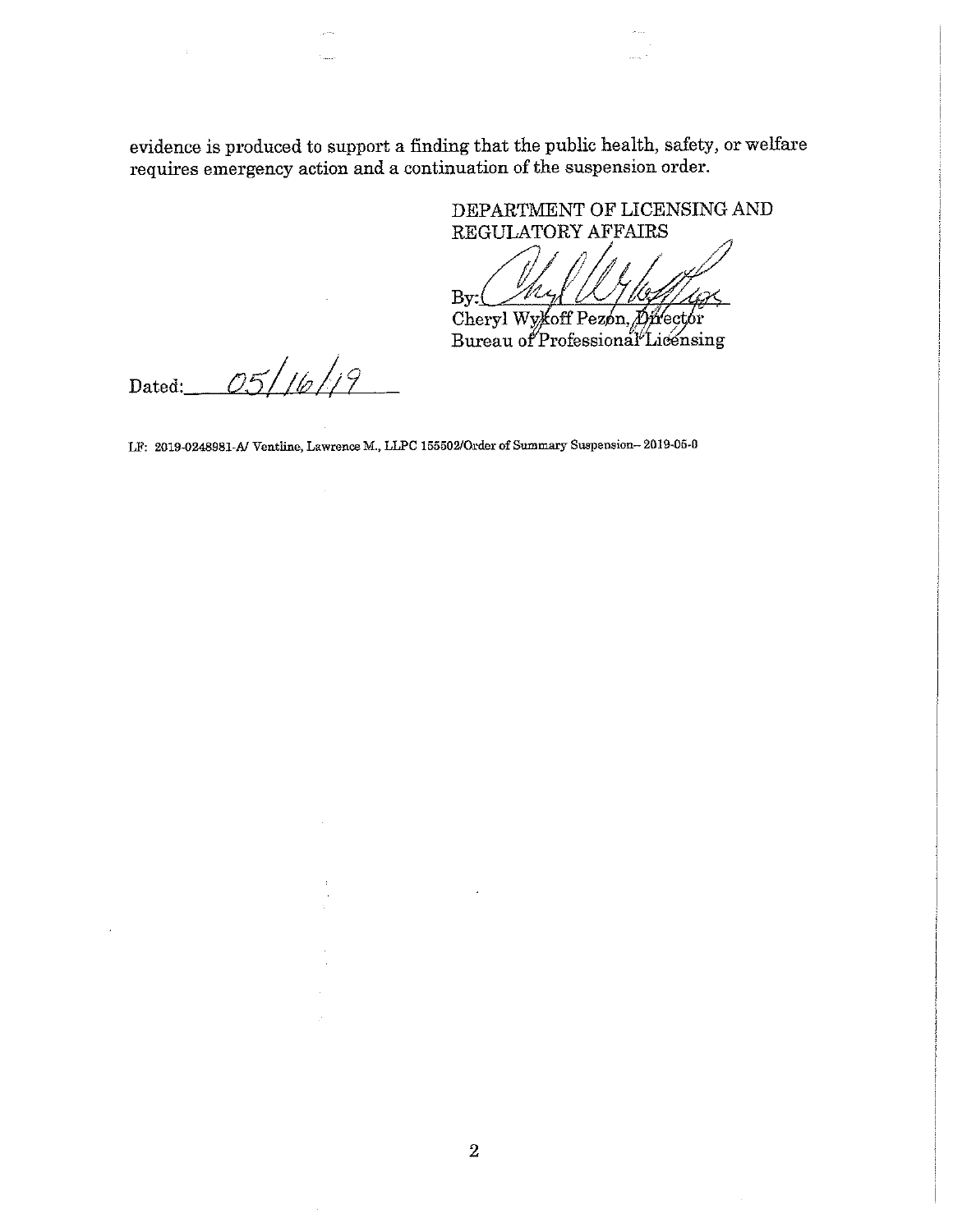# STATE OF MICHIGAN DEPARTMENT OF LICENSING AND REGULATORY AFFAIRS BUREAU OF PROFESSIONAL LICENSING BOARD OF COUNSELING DISCIPLINARY SUBCOMMITTEE

In the Matter of Lawrence M. Ventline, L.L.P.C. License No. 64:01-007251 Complaint No. 64-19-155502 ------------~/

# ADMINISTRATIVE COMPLAINT

Attorney General Dana Nessel, through Assistant Attorneys General Michelle M. Brya, Joshua 0. Booth, and Bridget K. Smith, on behalf of the Department of Licensing and Regulatory Affairs, Bureau of Professional Licensing (Complainant), files this complaint against Lawrence M. Ventline, L.L.P.C.(Respondent) alleging upon information and belief as follows:

1. The Board of Counseling, an administrative agency established by the Public Health Code, 1978 PA 368, as amended, MCL 333.1101 *et seq,* is empowered to discipline licensees under the Code through its Disciplinary Subcommittee.

2. Respondent is currently an educationally limited licensed professional counselor pursuant to the Public Health Code and has been licensed as an educationally limited licensed professional counselor since 1999.

3. Section 1622l(a) of the Code provides the Disciplinary Subcommittee with authority to take disciplinary action against a licensee for a violation of general duty, consisting of negligence or failure to exercise due care, including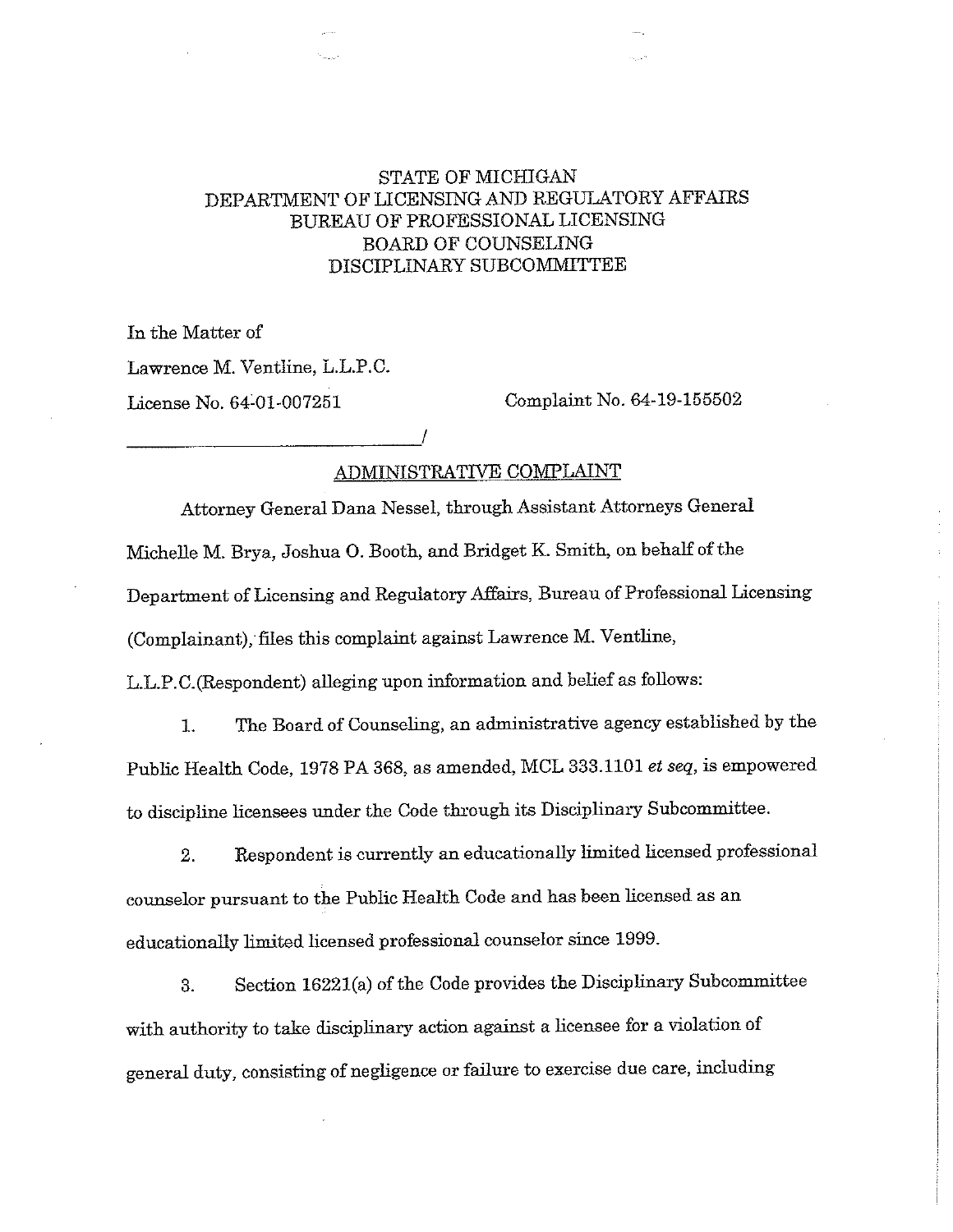negligent delegation to, or supervision of employees or other individuals, whether or not injury results, or any conduct, practice, or condition that impairs, or may impair, the ability to safely and skillfully practice as a limited licensed professional counselor

4. Section 16221(b)(i) of the Code authorizes the Disciplinary Subcommittee to take disciplinary action against a licensee for incompetence, which is defined at section 16106(1) of the Code as a "departure from, or failure to conform to, minimal standards of acceptable and prevailing practice for a health profession, whether or not actual injury to an individual occurs."

5. Section 1622l(b)(iii) of the Code provides the Disciplinary Subcommittee with authority to take disciplinary action against a licensee for a mental or physical inability reasonably related to the licensee's ability to practice in a safe and competent manner.

6. Section 16221(b)(vi) of the Code provides the Disciplinary Subcommittee with authority to take disciplinary action against a licensee for lack of good moral character, defined at section 1 of 1974 PA 381, as amended; MCL 338.41 *et seq,* as the "propensity on the part of the person to serve the public in the licensed area in a fair, honest and open manner."

7. Section 1622l(c)(iii) of the Code provides the Disciplinary Subcommittee with authority to take disciplinary action against a licensee for practice outside the scope of a license.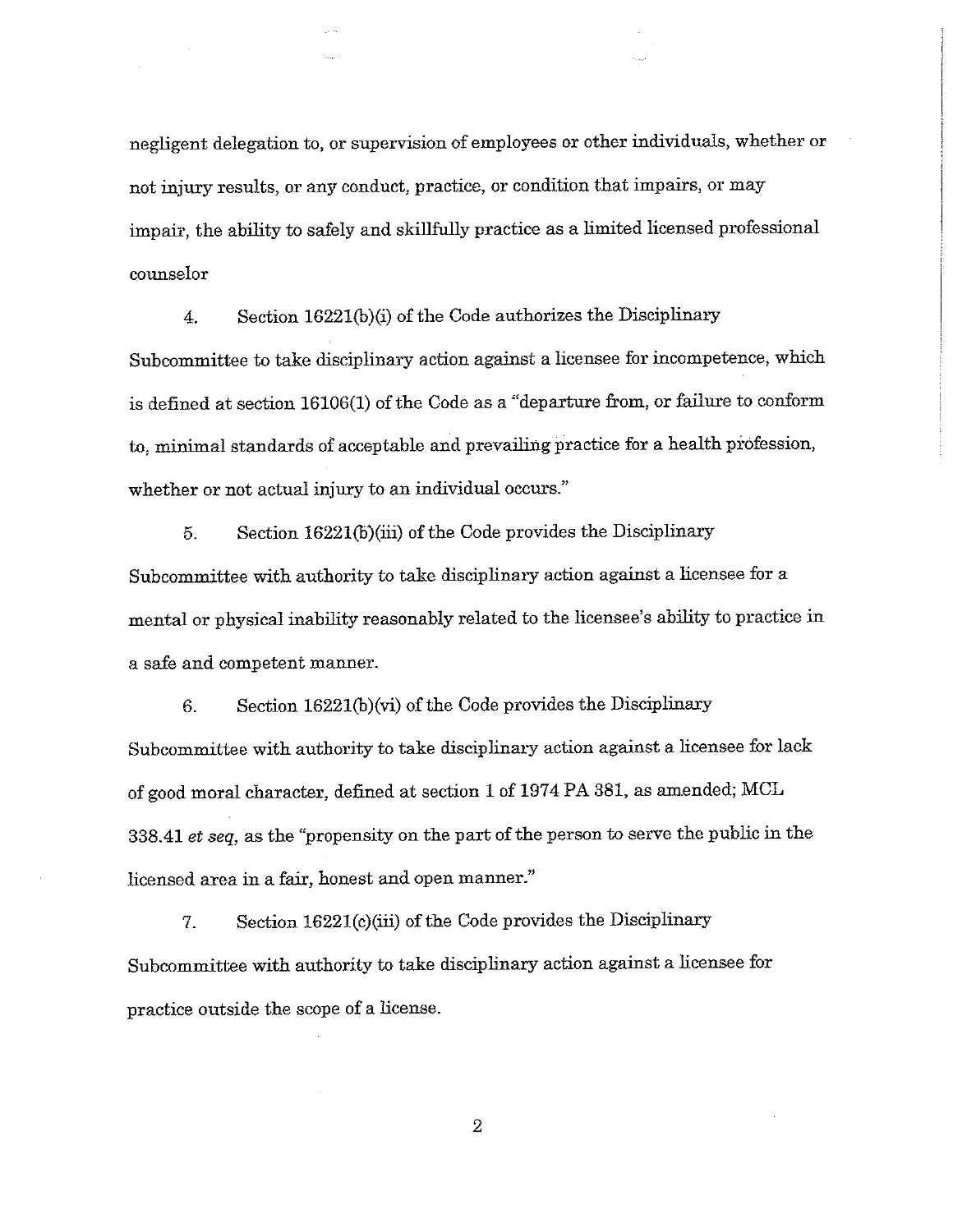8. Section 16221(d)(i) of the Code provides the Disciplinary Subcommittee with authority to take disciplinary action against a licensee for unethical business practices including false or misleading advertising.

9. Section 16221(h) of the Public Health Code provides the Disciplinary Subcommittee with authority to take disciplinary action against a licensee for "[a] violation or aiding or abetting in a violation of this article or of a rule promulgated under this article."

10. Section 18111(2) provides that a limited license issued under this section requires the individual to confine his practice to a program of counseling experience under the supervision of a licensed professional counselor.

11. Section 16233(5) of the Public Health Code provides for the summary suspension of a license, reading, in pertinent part, as follows:

After consultation with the chair of the appropriate board or task force or his or her designee, the department may summarily suspend a license or registration if the public health, safety, or welfare requires emergency action in accordance with section 92 of the administrative procedures act of 1969, being section 24.292 of the Michigan Compiled Laws. If a licensee or registrant is convicted of a felony; a misdemeanor punishable by imprisonment for a maximum term of 2 years; or a misdemeanor involving the illegal delivery, possession, or use of a controlled substance, the department shall find that the public health, safety, or welfare requires emergency action and, in accordance with section 92 of the administrative procedures act of 1969, shall summarily suspend the licensee's license or the registrant's registration.

12. Section 16226 of the Code authorizes the Disciplinary Subcommittee to impose sanctions against a licensee if, after opportunity for a hearing, the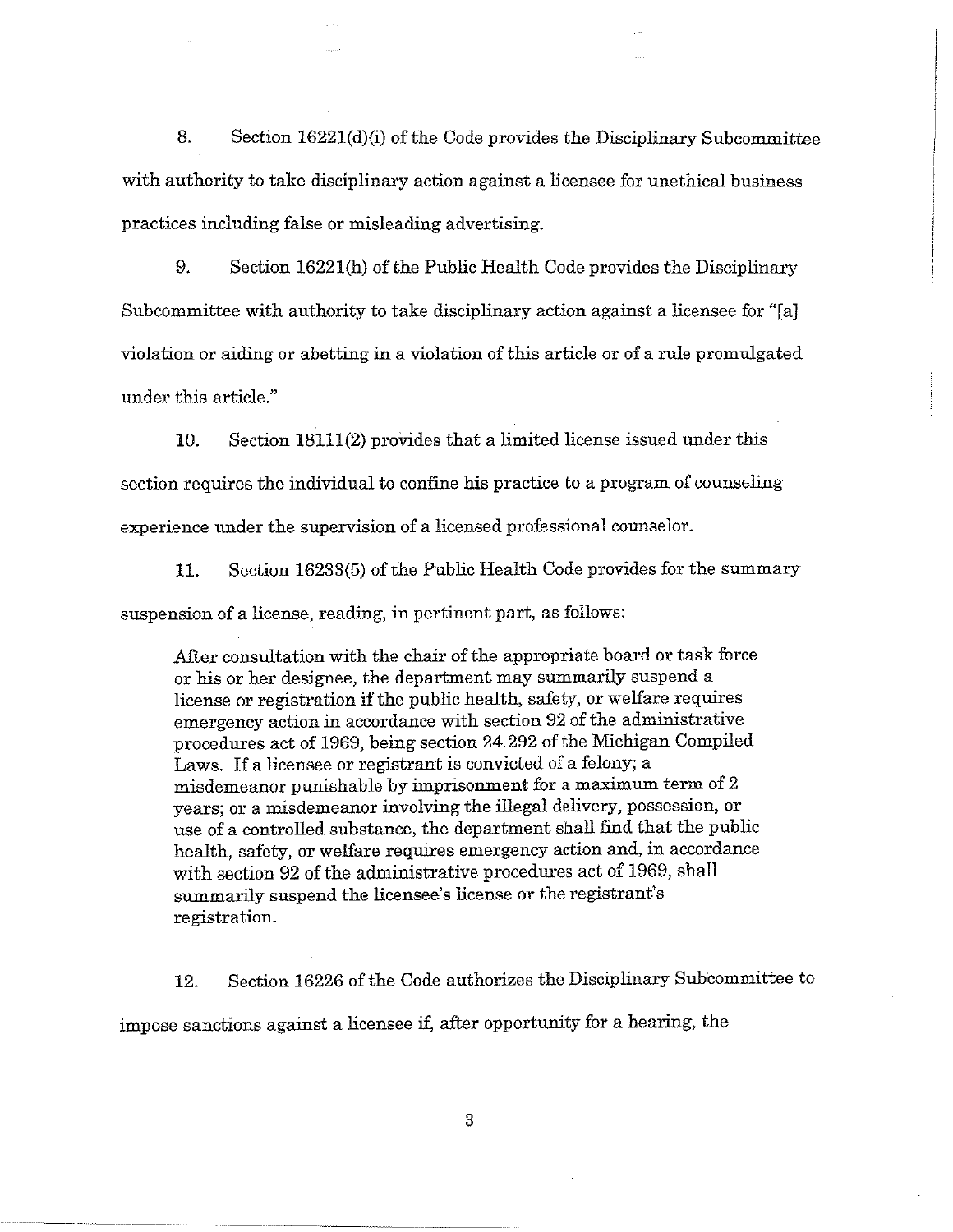Disciplinary Subcommittee determines that a licensee violated one or more of the subdivisions contained in section 16221 of the Code.

# ALLEGATIONS

# **Assault Allegations**

13. Respondent was ordained as a Catholic priest in 1976.

14. The Archdiocese of Detroit assigned Respondent to serve as pastor for a Catholic parish and school from September 15, 1987 to May 28, 1990.

15. During the 1989-1990 school year, on at least three occasions, Respondent called Student 1 (the student's name is being withheld to protect his confidentiality) to the church's Sacristy under the guise of needing Student 1 to assist him with cleaning and moving things. Instead, on each occasion, Respondent sexually assaulted Student 1. At that time, Student 1 was approximately 11 years old.

16. Specifically, the first time he called Student 1 to the Sacristy, Respondent pulled down his own pants and asked Student 1 to touch his penis. Respondent then pulled down Student l's pants, and Respondent touched Student l's penis. Respondent then "threw [Student 1] around" so he was facing the countertop and penetrated Student l's anus with Respondent's penis.

17. Respondent subsequently assaulted Student 1 in a similar manner on at least two other occasions. Each incident included Respondent penetrating Student l's anus with his penis.

4

------~--- -------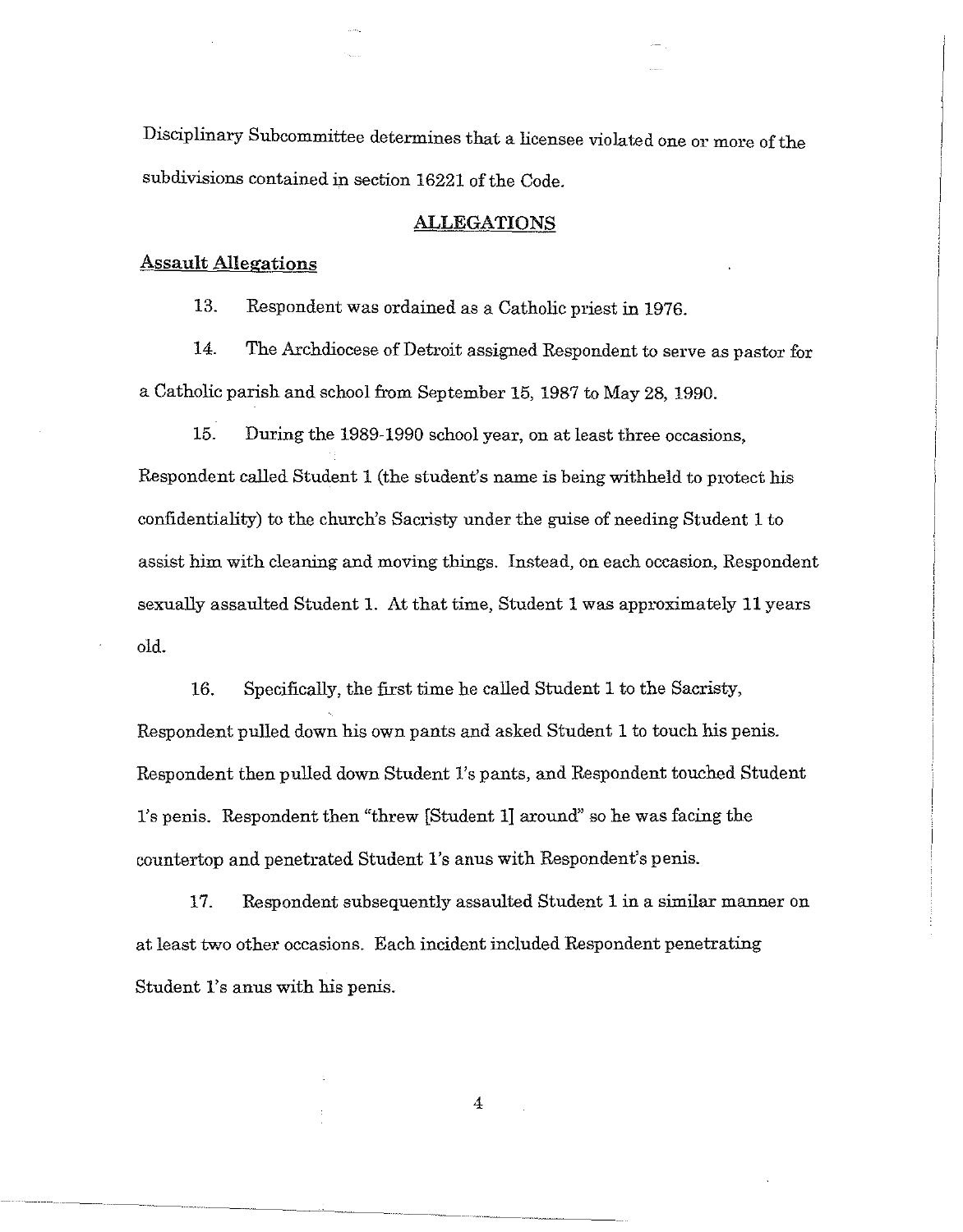## Counseling and Mental Health Allegations

18. Respondent obtained an educationally limited professional counseling license in 1999 that remained active as of the date of this administrative complaint.

19. An investigation revealed information that Respondent suffered from ongoing mental health problems that were exacerbated by the stresses of providing counseling services. There is evidence indicating that the services at issue related to his non-secular practice.

20. Furthermore, as of February 6, 2017, Respondent was not compliant with his physician's treatment recommendations for his health issues. The same physician recommended that the church allow Respondent to retire "for his mental and physical wellbeing."

21. Despite these recommendations, Respondent continues to provide nonsecular counseling services.

22. In September 2018, Respondent advertised himself as "Dr. Lawrence M. Ventiine, Board Certified Professional Counselor." In the same newspaper, he advertised for heroin recovery services as "DR VENTLINE" and "Dr. Lawrence Ventline, Ph.D." Nowhere in the advertisement did Respondent indicate he held an edncationally limited license.

23. In 2019, on at least one occasion, Respondent failed to clarify that he l:eld an educationally limited license, instead referring to his degree in psychology and prices that compared to others who held a Ph.D.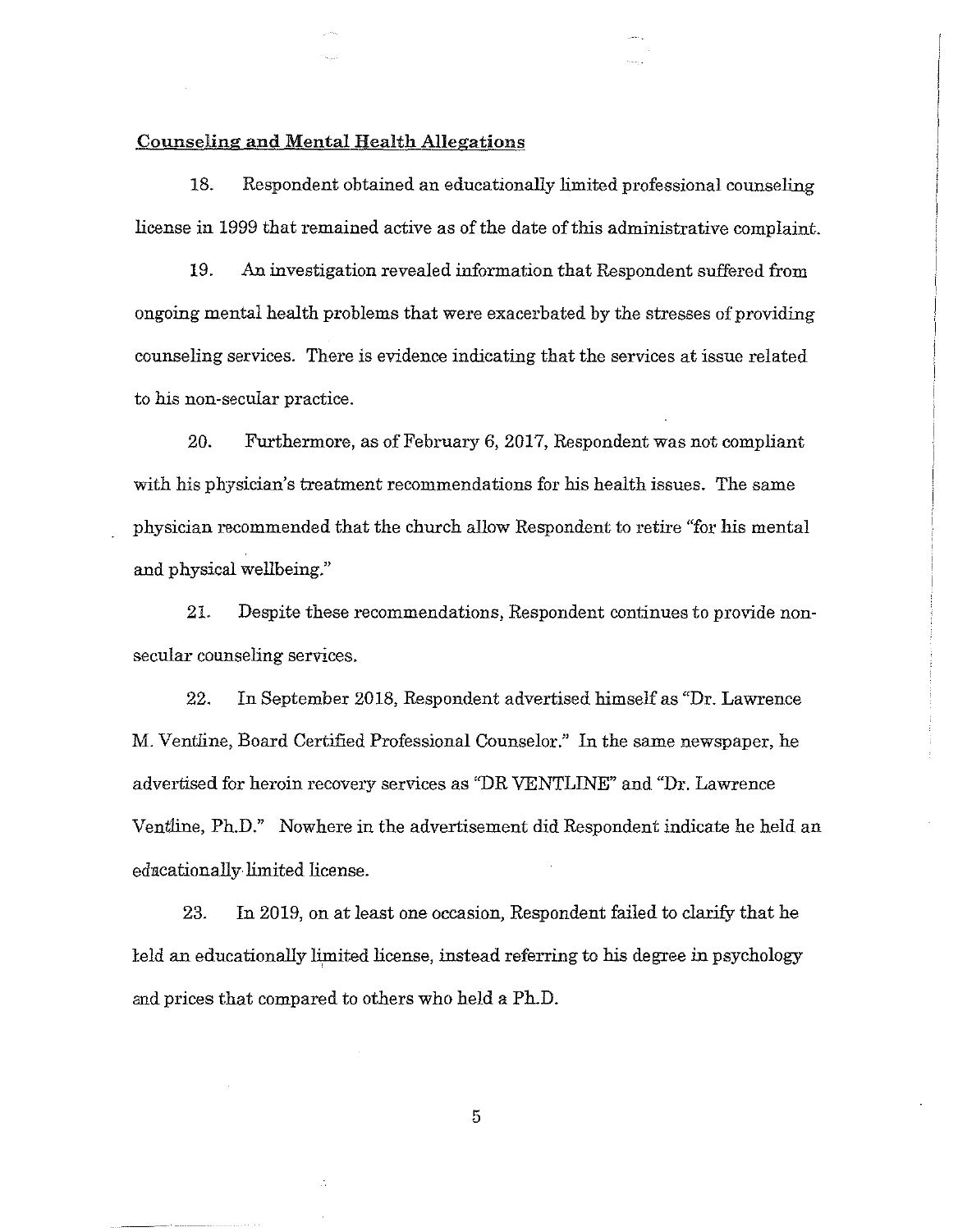24. Furthermore, there is no evidence that Respondent's non-secular counseling services were provided under the supervision of a licensed professional counselor as required by the Public Health Code.

### COUNT I

24. Respondent's conduct as described above evidences negligence, including conduct, practice, or condition that impairs, or may impair, his ability to safely and skillfully practice as a limited licensed professional counselor.

#### **COUNT** II

25. Respondent's conduct as described in paragraphs 18 through 24 constitutes incompetence in violation of section 1622l(b)(i) of the Code.

#### **COUNTIII**

26. Respondent's conduct as described above evidences a mental or physical inability reasonably related to Respondent's ability to practice in a safe and competent manner in violation of section 16221(b)(iii).

#### **COUNT** IV

27. Respondent's conduct as described above constitutes a lack of good moral character in violation of section 1622l(b)(vi) of the Code.

# **COUNTV**

28. Respondent's conduct as described in paragraphs 18 through 24 evidences practice outside the scope of his limited license in violation of section 1622l(c)(iii) of the Code.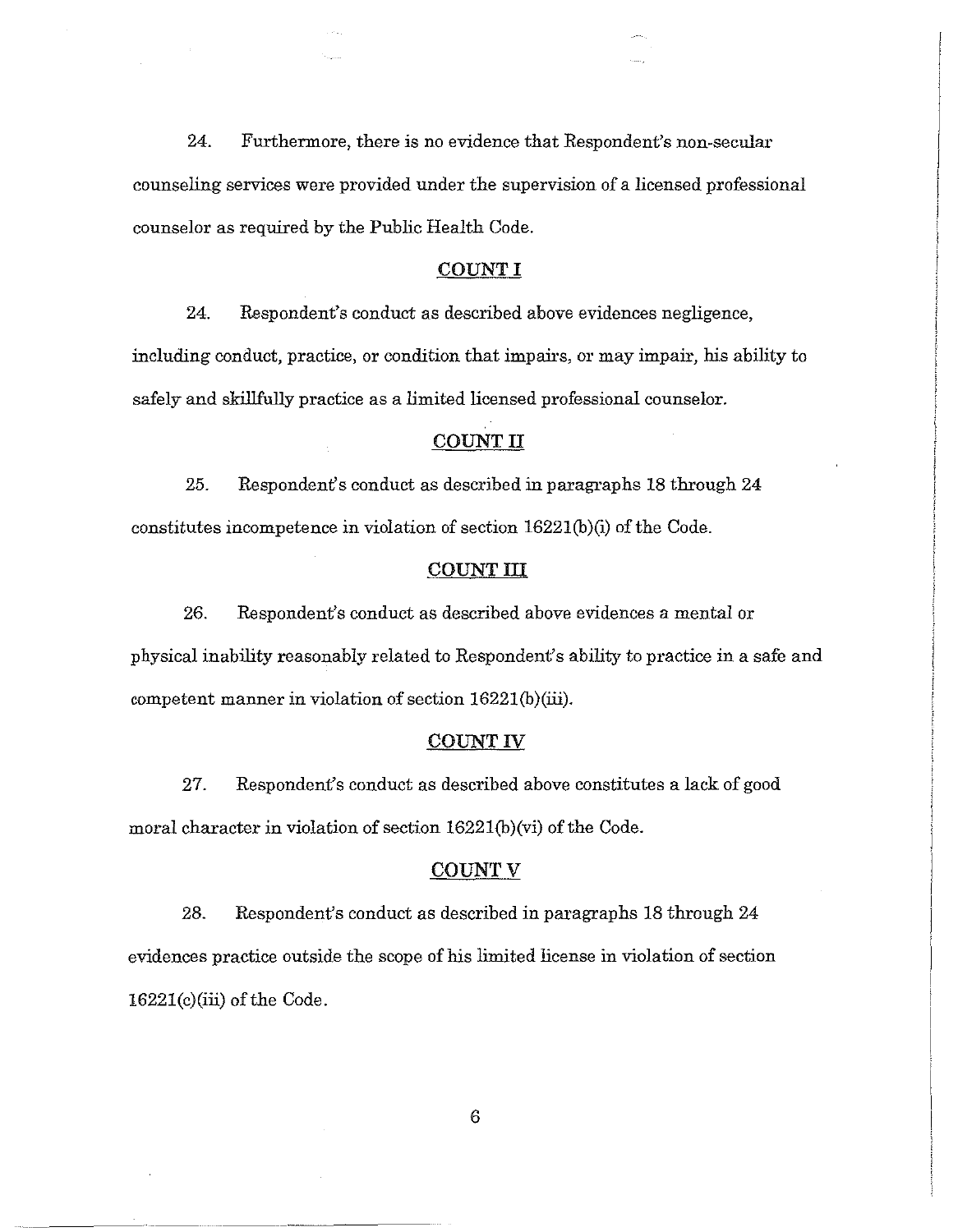#### **COUNT VI**

29. Respondent's conduct described in paragraph 22 and 23 evidences false or misleading advertising in violation of section 1622l(d)(i) of the Code.

### **COUNT VII**

30. Respondent's conduct as described in paragraphs 18 through 24 evidences a failure to confine his practice to a program of counseling experience under the supervision of a licensed professional counselor contrary to section 18111(2) of the Code, and in violation of section 1622l(h) of the Code.

THEREFORE, Complainant requests that this Complaint be served upon Respondent and that Respondent be offered an opportunity to show compliance with all lawful requirements for retention of the aforesaid license. If compliance is not shown, Complainant further requests that formal proceedings be commenced pursuant to the Public Health Code, rules promulgated pursuant to it, and the Administrative Procedures Act of 1969, 1969 PA 306, as amended; MCL 24.201 *et seq.* 

FURTHER, Complainant requests that pending the hearing and final determination Respondent's license to practice as a limited licensed counselor in the State of Michigan be summarily suspended pursuant to section 92 of the Administrative Procedures Act and section 16233(5) of the Public Health Code for the reason that, based upon the allegations set forth herein, to permit Respondent to continue to practice the profession constitutes a danger to the public health, safety and welfare requiring emergency action.